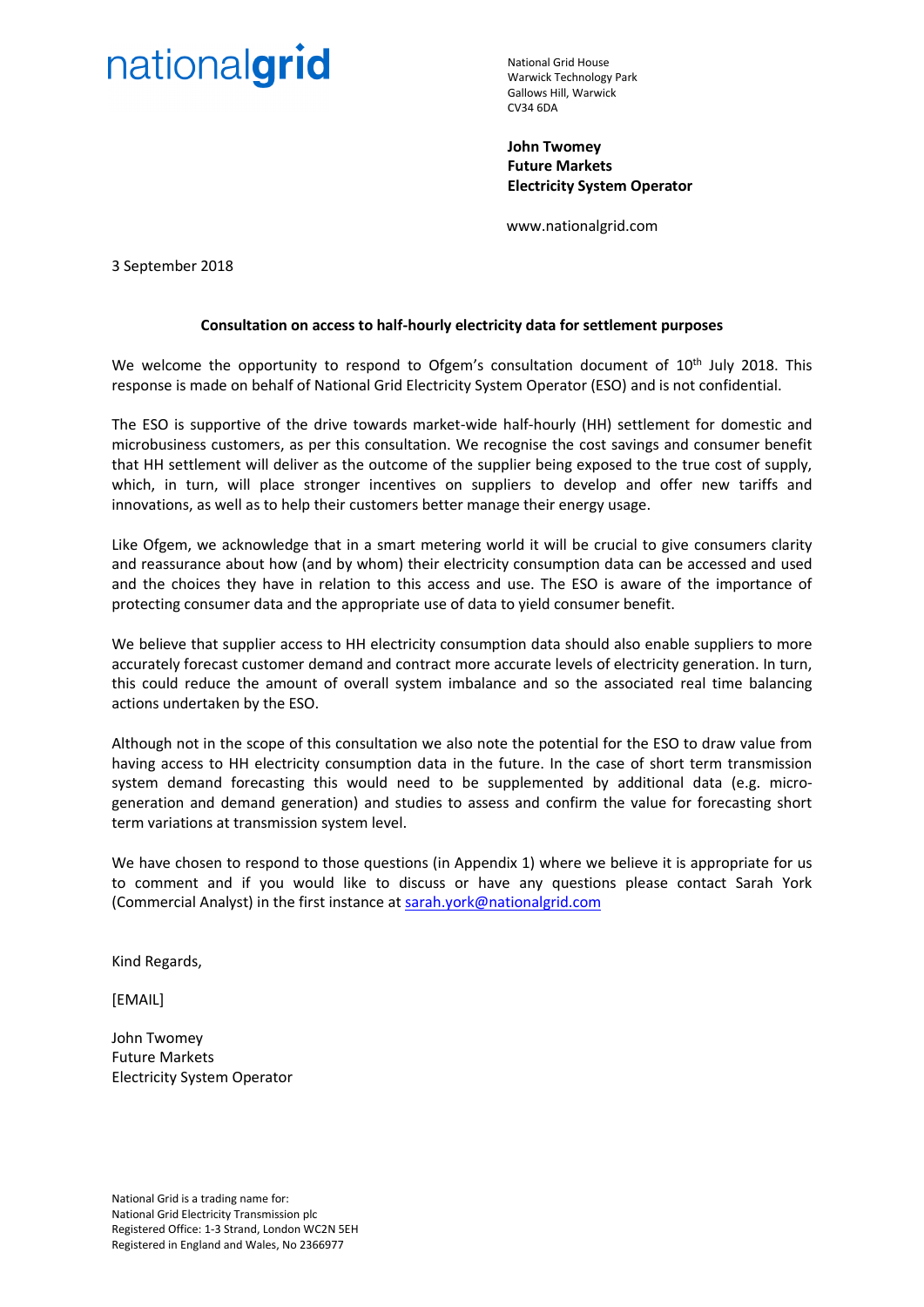#### **Appendix 1**

## **Question 1: What are your views on Ofgem's assessment of the implications of the options we have set out for access to HH electricity consumption data for settlement?**

We believe the tension between the data privacy of consumers and the consumer benefits expected to be created by these reforms is key so we consider Ofgem's assessment of the three core options to be fair, balanced and comprehensive in scope. This holistic approach rightly takes account of how marketwide HH settlement will, to a greater or lesser extent, benefit and impact all affected parties.

## **Question 2: Do you agree with Ofgem's current view that the best balance could be achieved by a legal obligation to process HH electricity consumption data for settlement provided the consumer has not opted out, and if so, why? If you have a different view, please explain which option you would prefer and the reasons for this.**

We generally support Ofgem's view that option 2 strikes the best balance. The number of consumers who exercise their right to opt-out is likely to be low, hence option 2 is likely to yield a high rate of HH settlement. We would emphasise the importance of consumers being given clear information in advance about what data will be collected, for which purposes and clear information of their data options. The implications of opting-out should also be clearly outlined i.e. if consumers' data is not used for settlement what does that mean for them, if anything.

While supportive of option 2 we note that option 3 (Mandatory) should be further considered in light of the consultation feedback and also in the context of the Outline Business Case feedback i.e. what might the 'opportunity cost' of the stronger data privacy position be for consumers. A mandatory approach offers greater certainty and would make demand forecasting and balancing the system easier and would create a simpler market whereby consumers are treated more equally and suppliers are incentivised (likely by time of use tariffs) to shift demand away from peak periods. For example, as the number of electric vehicles increases the peak demand observed on the network will also increase and, unless sufficient incentives are put in place to encourage a shift away from the peak period, there will be a need for more generation and network reinforcement at a cost to end consumers.

# **Question 3: There is a risk that consumers who use particularly high volumes of electricity at peak could choose not to be HH settled and therefore disproportionately increase energy system costs, which would then be shared by all consumers. Do you have any views on whether or how we should address this issue?**

We understand that this risk exists under the current settlement arrangements so it is assumed that Profile Class 1-4 (or whatever replaces them through the TOM) will need to be revised to reflect the new average usage profile of those consumers being settled on a HH basis and this could serve to address the concern i.e. how to settle those consumers who have opted out or do not have a smart meter installed. However, we acknowledge that this raises the further question of how any revised profile classes would be created to reflect the changed average usage profile of those customers who remain NHH settled, for whatever reason. Today profiles are created based on a sample of customers who have data loggers installed alongside their legacy (non-smart) meter. In the future, data loggers would therefore potentially have to be given to a sample of those customers who have opted out. An alternative option is to have the opt-out option for the use of HH data for settlement purposes but mandatory use of HH granularity data for other purposes (e.g. the creation of suitable profiles for opt-out customers).

## **Question 4: What are your views on the potential enhanced privacy options?**

Based on Ofgem's assessment, we believe that the additional costs associated with implementing either the anonymisation or hidden identity option may prove difficult to justify should consumer participation in HH settlement (under either opt-in or opt-out) be at the lower end of the range and uncertainty remains about how the associated costs would be recovered.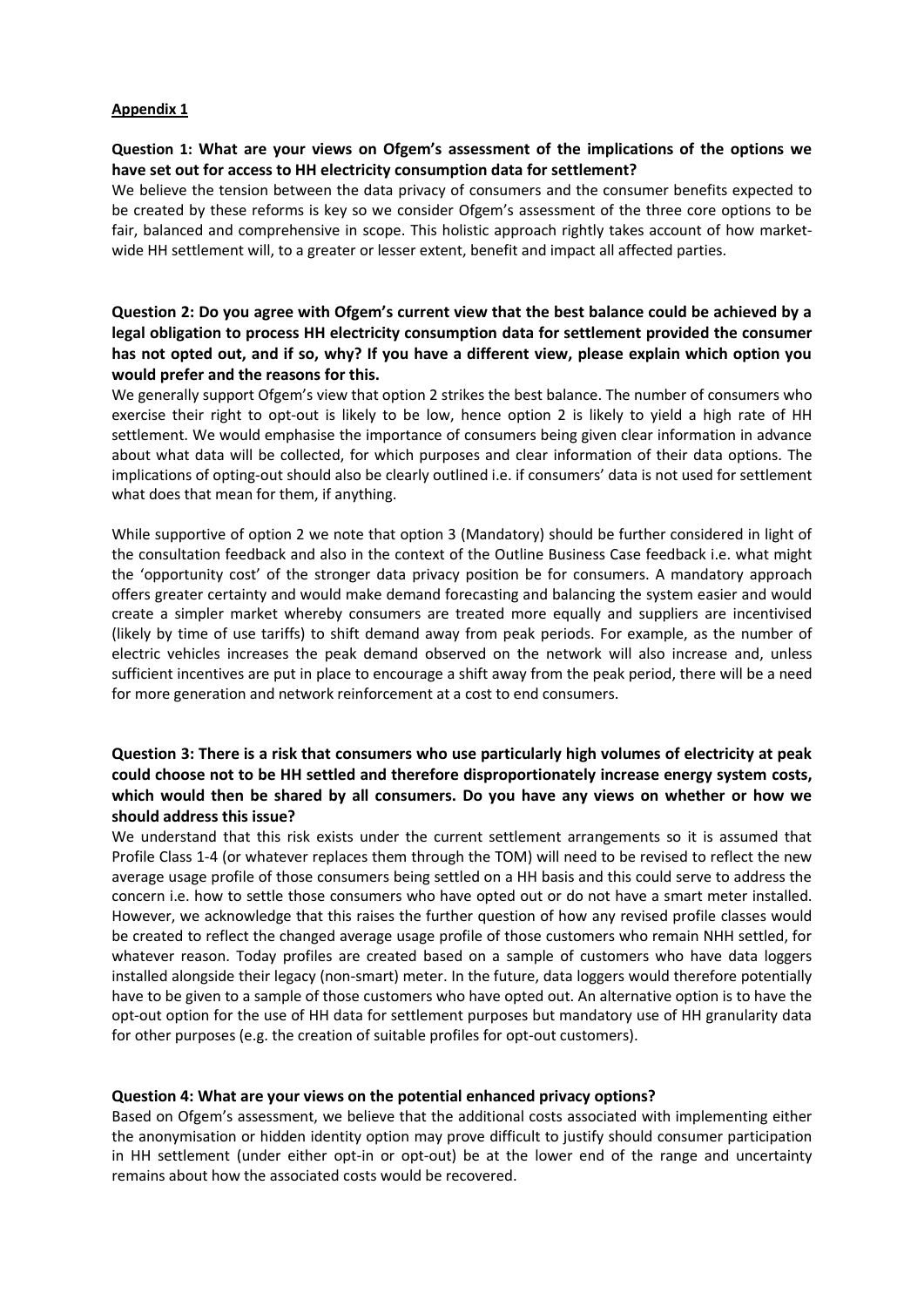## **Question 5: If we decided to further consider the hidden identity option, do you think data from all consumers should be pseudonymised or only data from consumers who have not chosen to share their HH data for settlement?**

We would observe that making such a decision ultimately comes down to the respective cost implications associated with the favoured option. For example, if it is more cost effective for data from all consumers to be pseudonymised then elect for this option but if it is determined not to be cost effective then do not.

# **Question 7: Do you think there should be a legal obligation to process HH data from all smart and advance metered microbusiness customers for settlement purposes only? If you disagree, explain why.**

We broadly agree with Ofgem's assessment, however, it is worth noting that there may still be some concerns about commercial confidentiality and an expectation for data to be handled securely. We note Ofgem's statement that there is significant variation within the microbusiness sector, with some operating from domestic premises – it would be useful to understand how this variation might be accounted for in any new HH settlements arrangements.

## **Question 10: What are your views on Ofgem's proposal to make aggregated HH electricity consumption data broken down by supplier, GSP group, and metering system categorisation available for forecasting?**

We believe that Suppliers should receive HH electricity consumption data to enable improved forecasting and contracting of the correct volume of electricity generation. Given the large number of domestic and small business customers, and the associated consumption volumes, having insufficient data for these groups could lead to demand forecasting model errors and thus larger than necessary (due to underutilisation of the available data) supplier and system imbalances in real time. We would suggest that suppliers are provided with data at GSP-level granularity rather than GSP group; it is this finer level granularity that also provides more useful information for transmission demand forecasting purposes.

While this consultation is principally concerned with suppliers, we would point to the potential future benefit that HH consumption data might have for demand forecasting at transmission level. There is potential for the ESO's Energy Forecasting Team to utilise HH consumption data, when combined with additional data such as distribution-connected generation and line-loss information, to better inform their understanding of trends in national and GSP-level transmission system demand. Using HH consumption data could provide an alternative route to modelling transmission system demand and thus illuminate other trends. To determine how this may work in practice the ESO would, at least, require access to consumption data from all consumer classes in addition to domestic and small business, as well as the other datasets mentioned above.

As a related point, we would draw attention to the recent agreement for National Grid to have access to MPAN level distributed generation and demand data held by Electralink, which will aid our understanding of the nature and extent of changing energy patterns as a result of growth in distributed energy resources (DER) and thereby improve the accuracy of short and long-term modelling and forecasting. It is reasonable to conceive that similar network performance and consumer benefits may be possible with access to data HH electricity consumption data.

## **Question 11: Is there any additional data beyond this aggregated data that you consider suppliers will need for forecasting?**

We consider that additional information such as the presence, specification and indeed output of microgeneration would be important for suppliers to build accurate consumer-demand forecast models. Given the large areas covered by some GSP groups, and the potential weather variations therein, aggregating